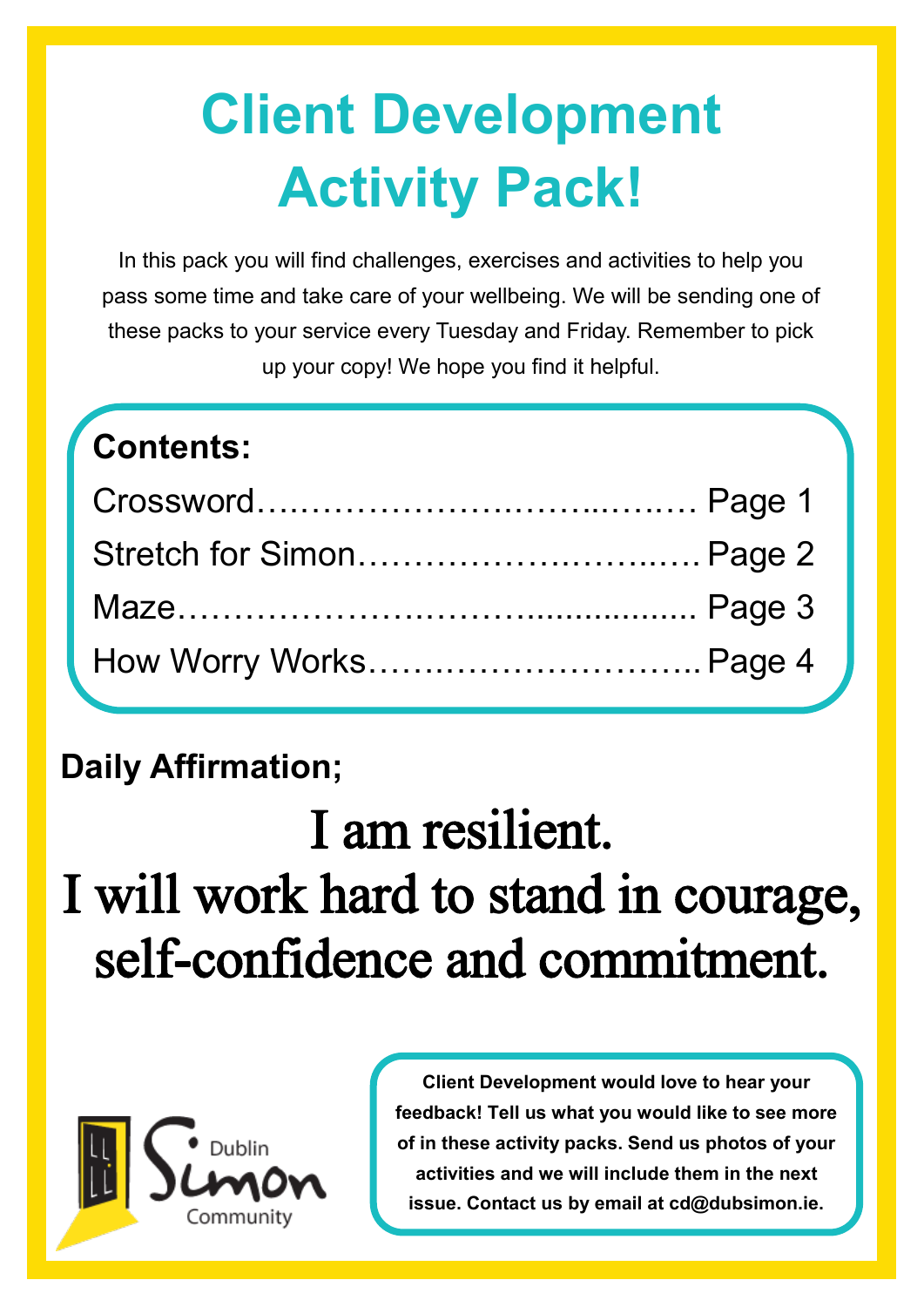### **Crossword**

Read the clues and questions below. Fill the answers into the grid. Good luck!



### **Down**

**1.** Name the Disney character that lost her glass slipper.

**2.** Name the 'pit' at the centre of the earth.

**4.** Second name of person who wrote the song 'Imagine'.

**7.** Second name of actor that plays Rose in Titanic.



### **Across**

**3.** How many continents in the world?

**4.** What animal is known as the 'King of the Jungle'?

**5.** Name the largest planet in the Solar System.

**6.** Capital of Germany.

**8.** Second name of first person to walk on moon.

**9.** Name animal in Australia that eats eucalyptus leaves?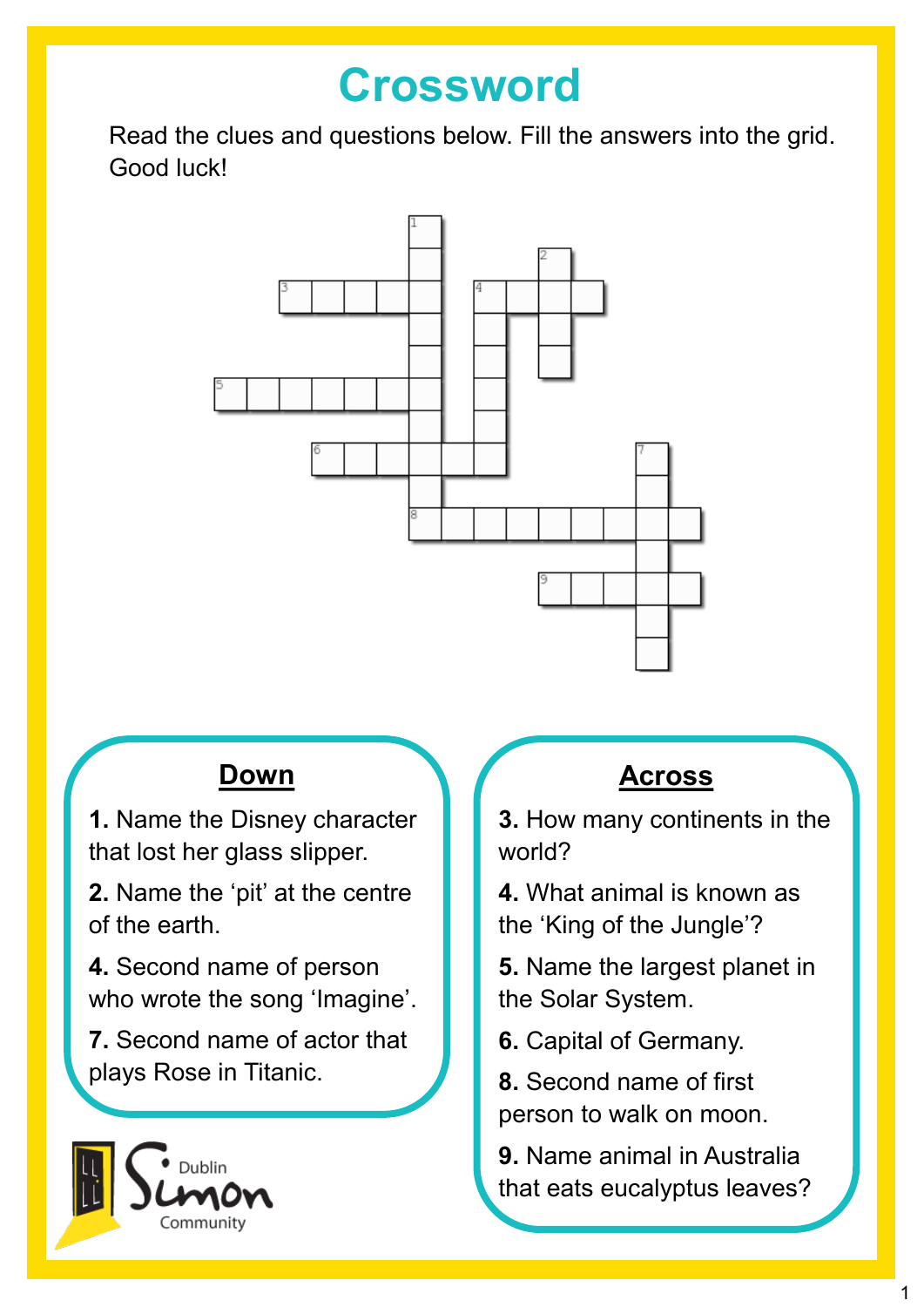

## **Stretch for Simon!**

#### **Get involved in this year's Longest Day campaign by Stretching for Simon!**

This year the Summer Solstice, or longest day of the year, takes place on June 20th. For some of us, the longest day of the year means more time with family and friends but as we all know, for those experiencing homelessness this is just one more long day.

With that in mind our fundraising team have designed this campaign to help promote health and wellbeing, while raising some vital funds to keep our essential services keep going. **Online classes are free to anyone who is accessing services but** 

**you need to put your name down beforehand. Please let us know as soon as possible if you would like to attend any of the online classes.**



Here are some ways you can **#StretchForSimon** on this Longest Day;

- $\Rightarrow$  Join one of the virtual yoga or wellbeing classes taking place over the course of the weekend on the 19th, 20th and 21st of June. We have something to suit everyone! A full list and timetable can be found here; [https://](https://www.dubsimon.ie/longestday2020/) [www.dubsimon.ie/longestday2020/](https://www.dubsimon.ie/longestday2020/)
	- You could also challenge yourself to complete the Sun Salutation challenge. This is a simple exercise that you can challenge yourself to do every day in the run up to the Longest Day. More information (including a video explanation of the exercise) can be found here; <https://www.dubsimon.ie/longestday2020/>
- $\Rightarrow$  If that doesn't suit then stretch your own imagination and come up with something that works for you. All ideas are welcome!

**We would love to hear how you get on! Take a selfie while practicing yoga and send it to cd@dubsimon.ie and we will include it in our next Activity Pack!**

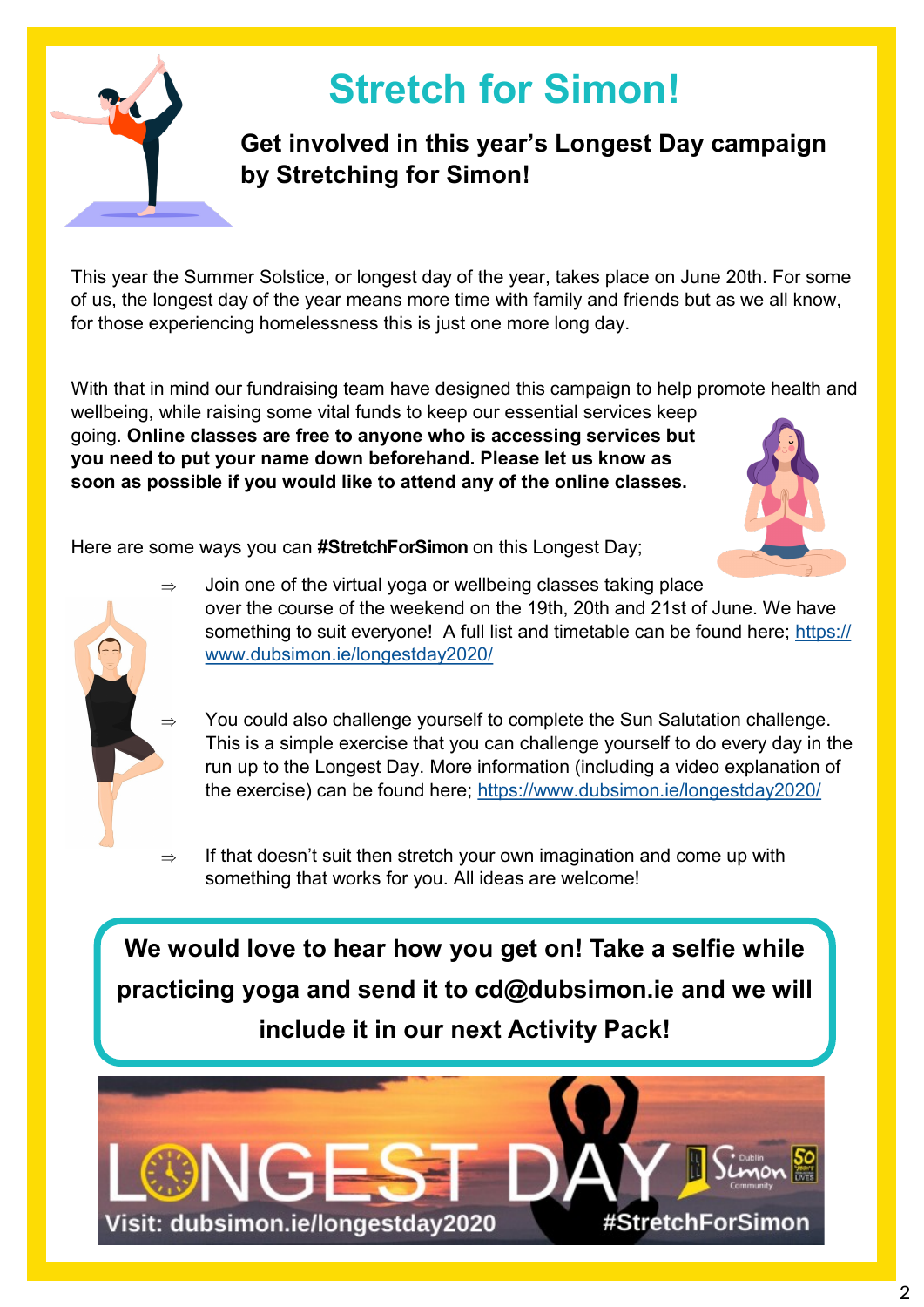# **Maze**

Start at the top of the maze where there is a gap. Use a pencil to draw a path through the maze to reach the opening at the bottom of the maze.